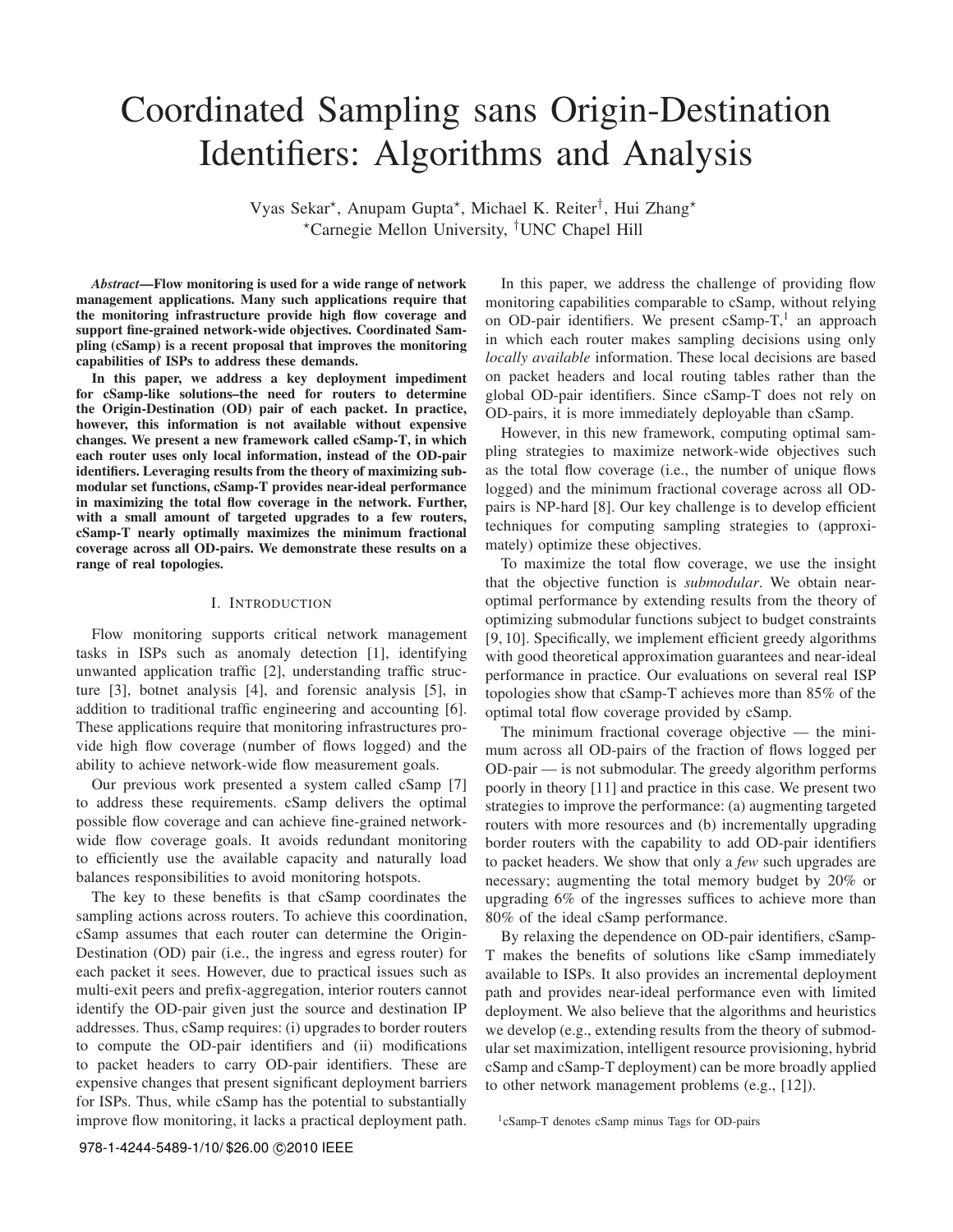#### II. BACKGROUND AND MOTIVATION

In this section, we provide a brief overview of cSamp and also explain a key challenge that makes it impractical for ISPs to deploy cSamp-like solutions today.

#### *A. Why cSamp?*

Flow monitoring is crucial for several network management functions including several anomaly detection and security applications (e.g.,  $[1-5, 13]$ ), and this set of applications continues to grow. Synthesizing arguments from previous work [14–20], we identify four key requirements:

- Provide high flow coverage, i.e., log as many flows as possible, to support security applications which need a finegrained understanding of "who-talked-to-whom".
- Work efficiently within (heterogeneous) router resource constraints and minimize redundant reports.
- Satisfy network-wide flow monitoring goals where a network operator can specify some subsets of traffic as more important than others or require guaranteed minimum coverage for all ingress-egress pairs.
- Support a broad spectrum of monitoring applications.

Based on the insights from previous work, these lead to three natural design choices in cSamp [7]: (1) avoiding the bias of packet sampling against small flows by using flow sampling [14]; (2) coordinating routers to avoid redundant sampling and use router resources efficiently [19]; and (3) a network-wide optimization framework for assigning monitoring responsibilities to meet the ISP's objectives [18].

# *B. Overview of cSamp*

cSamp assigns sampling responsibilities to routers in a coordinated manner to optimize network-wide flow monitoring goals. Network operators typically express such goals in terms of *Origin-Destination (OD) pairs*, identified by the ingress and egress routers. Thus, the objectives are expressed as functions of the fraction of flows logged (i.e., the coverage) for each OD-pair.

cSamp assigns sampling responsibilities in terms of *hashranges per OD-pair per router*. These configurations are called *sampling manifests*. The manifest for a router is a set of entries of the form  $\langle OD, [start, end]\rangle$ , where  $[start, end] \subseteq [0, 1]$ denotes a hash range, and OD is a specific OD-pair. Each router's sampling algorithm is as follows. For each packet, the router determines the OD-pair (assuming that this is feasible). Next, it computes a HASH of the flow 5-tuple *(srcIP, dstIP, srcport, dstport, proto*), which returns a value in  $[0, 1]$ , and checks if the hash value lies in the range assigned to it for the OD-pair. If the packet is selected, the router updates the packet and byte counters for this flow.

The key idea is that all routers are configured with the same hash function but are assigned *non-overlapping* hash ranges for each OD-pair. This ensures that the sets of flows sampled by different routers do not overlap. Next, we discuss how the sampling manifests are generated using a network-wide optimization framework.

Optimization Framework: The inputs to the optimization are the flow-level traffic matrix (number of flows per OD-pair), router-level path(s) for each OD-pair, the resource constraints of routers, and the ISP's flow monitoring objective expressed as a function of the fractional flow coverage per OD-pair. Each OD-Pair  $OD_i$   $(i = 1, ..., M)$  is characterized by its router-level path  $P_i$  and the approximate number  $T_i$  of distinct IP-level flows on that path in a measurement interval (e.g., five minutes).<sup>2</sup> Each router  $R_j$  ( $j = 1, ..., N$ ) is constrained by the available SRAM for keeping per-flow counters [21];  $L_i$  denotes the number of flows  $R_i$  can record in a given measurement interval.

 $d_{ij}$  denotes the fraction of flows of  $OD_i$  that router  $R_j$  logs. (If  $R_j$  does not lie on path  $P_i$ , then the variable  $d_{ij}$  will not appear in the formulation.) For  $i = 1, \ldots, M$ , let  $C_i$  denote the fraction of flows on  $OD<sub>i</sub>$  that is logged.

The specific goal in cSamp [7] has two parts. First, we find the largest possible minimum fractional coverage per OD-pair  $\min_i\{C_i\}$  subject to the resource constraints. Next, we use this as  $\theta$  in Eq 3 in the linear program shown below and maximize the total flow coverage  $\sum_{i} (T_i \times C_i)$ . This provides good network-wide visibility by maximizing the minimum fractional coverage and high flow coverage by maximizing the total number of flows logged.

|                              | Maximize $\sum_i (T_i \times C_i)$ , subject to      |     |
|------------------------------|------------------------------------------------------|-----|
|                              | $\sum_{i: R_j \in P_i} (d_{ij} \times T_i) \leq L_j$ | (1) |
| $\bigvee_{i}^{i} \forall i,$ | $C_i = \sum_{j: R_j \in P_i} d_{ij}$                 | (2) |
| $\forall i,$                 | $\theta \leq \mathit{C}_i \leq 1$                    | (3) |
| $\forall i, \forall j,$      | $d_{ij} \geq 0$                                      |     |

The solution  $d^* = \{d_{ij}^*\}$  to this two-step procedure is then translated into sampling manifests specifying the flow monitoring responsibility for each router.

#### *C. Assumptions in cSamp*

There are three main assumptions: (i) the presence of a centralized optimization module with access to routing and traffic matrices, (ii) routers implement hash-based flow sampling, and (iii) routers can obtain OD-pair information from packet headers.

The first two assumptions are feasible within current operational realities. First, centralization is viable if the configurations are generated reasonably quickly (within 5-10 minutes). Recent trends show that ISPs favor centralized management [22, 23] and that routing and traffic information are already available  $[24, 25]$ .<sup>3</sup> Second, the hash functions required for flow sampling are simple and amenable to fast hardware implementations [20, 26]. Flow sampling requires

<sup>2</sup>We assume that each OD-pair has a single routing path. It is easy to extend the framework to accommodate multi-path routing or route changes [7].

<sup>&</sup>lt;sup>3</sup>One possible concern is that ISPs only have packet- or byte-level traffic matrices. cSamp does not need exact flow-level matrices; approximate estimates suffice and the optimization is robust to estimation errors. Further, this is only needed for bootstrapping cSamp's operation. The flow reports generated by cSamp can be used to generate flow-level matrices subsequently.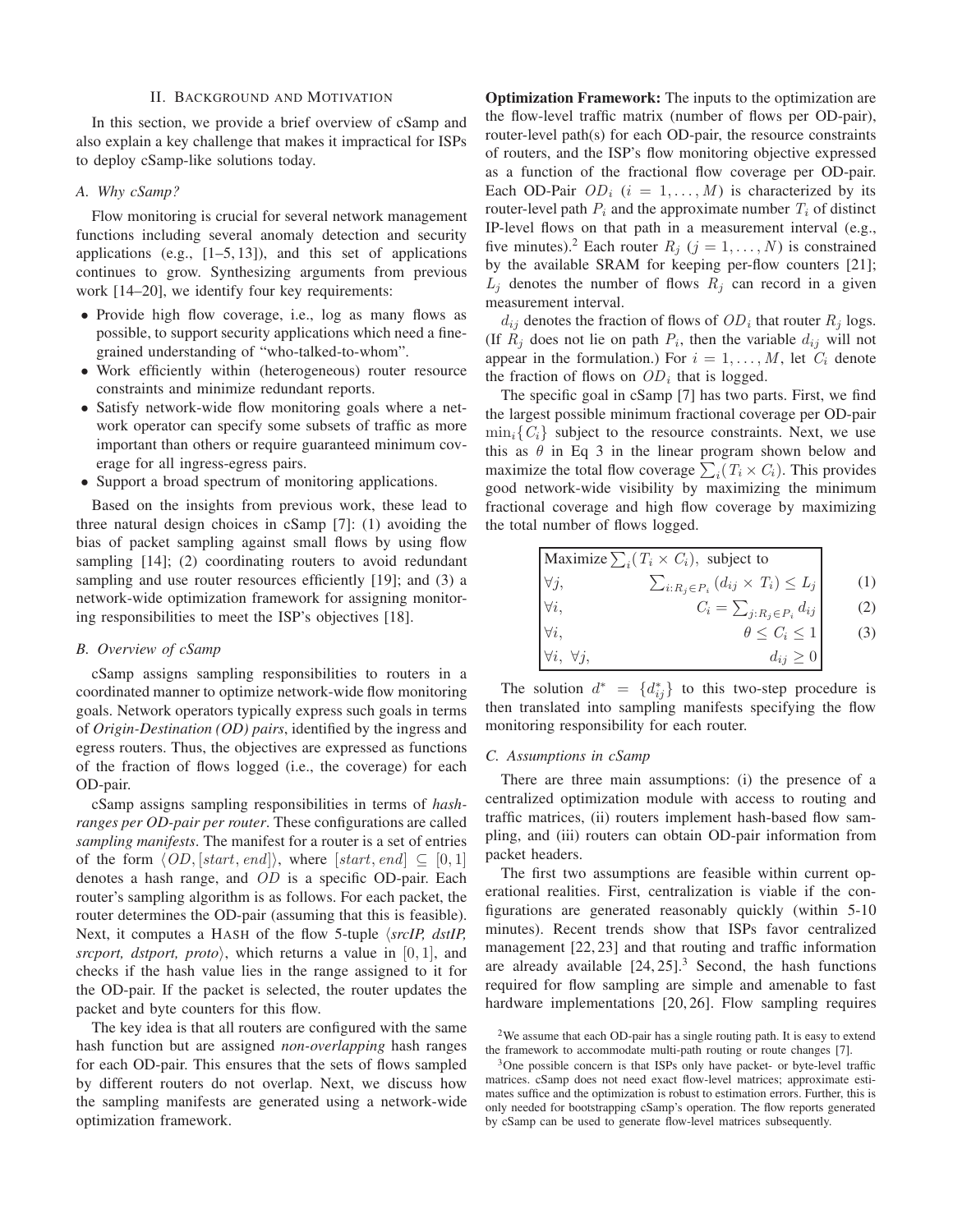lookups for each packet and is feasible if the flow counters are in fast SRAM [21, 27].

The assumption that routers can obtain OD-pair identifiers is crucial to cSamp. Specifically, Eq 2 assumes that the hashranges assigned to different routers for a given OD-pair are non-overlapping. In fact, this step is critical to model the optimization problem as a linear program (which can be solved efficiently) since it allows us to express the coverage for an OD-pair as the *sum* across routers on its path. If routers cannot obtain OD-pair information, this would no longer hold. As we discuss next, this assumption is not practical for ISPs today.

#### *D. Challenges in OD-pair identification*

A router needs to determine the OD-pair (i.e., the ingress and egress routers) for a packet based on the source and destination IP addresses and its routing table. The feasibility of doing this depends on whether the ISP uses IP-based or MPLS-based forwarding. While IP forwarding is destinationbased, MPLS can also take into account source information. However, we are unaware of deployments configured in this way [28]. As such, here we restrict our attention to destinationbased MPLS forwarding, which we believe to be the norm.

| Information to | Routing/Forwarding  |                   |  |
|----------------|---------------------|-------------------|--|
| Resolve        | IP (dest-based)     | MPLS (dest-based) |  |
| Ingress        | Difficult           | Difficult         |  |
| Egress         | With some ambiguity | Possible          |  |
| TARI F         |                     |                   |  |

FEASIBILITY OF RESOLVING INGRESS AND EGRESS INFORMATION USING PACKET HEADERS AND LOCAL ROUTING TABLES.

Table I summarizes the feasibility of resolving the ingress and egress in these two scenarios. In both cases, resolving the ingress is nearly impossible. For example, for traffic entering from a multi-exit peer (i.e., a neighboring AS to which an ISP is connected at multiple peering points), source IP address and routing information cannot determine the ingress on which the packet entered. With MPLS, the egress can be resolved exactly; with IP the egress can be resolved within some ambiguity. Further, in IP forwarding, ingress and egress resolution may be additionally difficult due to prefix aggregation.

Due to the above challenges, cSamp assumes that ingress routers explicitly add OD-pair identifiers to packet headers. However, this leads to a practical deployment bottleneck. It requires additional processing on ingress routers to resolve and add the egress information and requires modifications to packet headers to carry OD-pair identifiers.

#### III. PROBLEM STATEMENT

The above challenges in OD-pair identification bring us to the motivating question for this work:

# *Can we provide the flow coverage benefits of cSamp without requiring OD-pair identifiers?*

That is, we want each router to make sampling decisions using only *locally available information* instead of OD-pair identifiers, but still get performance comparable to cSamp. Here, local refers to information that a router can immediately obtain from packet headers and its local routing and forwarding state. We refer to this new approach as cSamp-T.



Fig. 1. Example showing sampling decisions made using local information in cSamp-T and contrasting it with cSamp. Each router's cSamp-T sampling decision depends only on the previous and next hop for each packet.

As an example, consider the network in Figure 1 with 2 ingresses and egresses and 4 OD-pairs P1–P4 . The top half shows a cSamp configuration. Each router's responsibilities are hash ranges *per OD-pair* and for each OD-pair the ranges on the routers on its path are non-overlapping.

The bottom half shows a scenario where routers cannot obtain OD-pairs. Suppose each router is assigned a hash range *per router 3-tuple* specified by the previous hop, current router, and the next hop. The router uses this range to decide whether or not to sample the flow/packet. Note that a router can determine the 3-tuple using only local information: the interface the packet arrived on, the destination IP, and its forwarding table. The coverage of an OD-pair is obtained by "stitching" together the coverage provided by each router on the path. That is, the coverage for ODpair  $OD_i$  is the *union*:  $\bigcup_{R_j \in P_i} Coverage(R_j, P_i)$ , where Coverage( $R_j, P_i$ ) is the hash range corresponding to the 3tuple comprising  $R_j$  and its previous/next hops for  $P_i$ . For example, the coverage for path P1 which passes through R1, R2, and R3 is  $Coverage(R1, P1) \cup Coverage(R2, P1) \cup$  $Coverage(R3, P1) = [0, 0.2] \cup [0.1, 0.2] \cup [0.1, 0.3] = [0, 0.3].$ 

The example highlights two differences between cSamp-T and cSamp. First, the sampling responsibilities are specified using local information rather than global OD-pair identifiers. Second, the coverage for each OD-pair is no longer the sum across the routers on the path; it is the union of the ranges assigned to the routers.

Now, how do we assign sampling responsibilities in cSamp-T to maximize network-wide flow coverage objectives while respecting each router's resource constraints? The following sections present a formal framework to address this.

#### *A. Problem Formulation*

We retain two assumptions from cSamp: (a) a centralized module for assigning responsibilities with access to routing and traffic matrices and (b) routers implement hash-based flow sampling using SRAM counters and SRAM size constrains the number of flows a router can log. As discussed earlier, both are feasible. Next, we discuss how a centralized module can assign sampling responsibilities without OD-pair identifiers.

We introduce the notion of a *SamplingSpec* to capture the granularity at which a router makes sampling decisions. For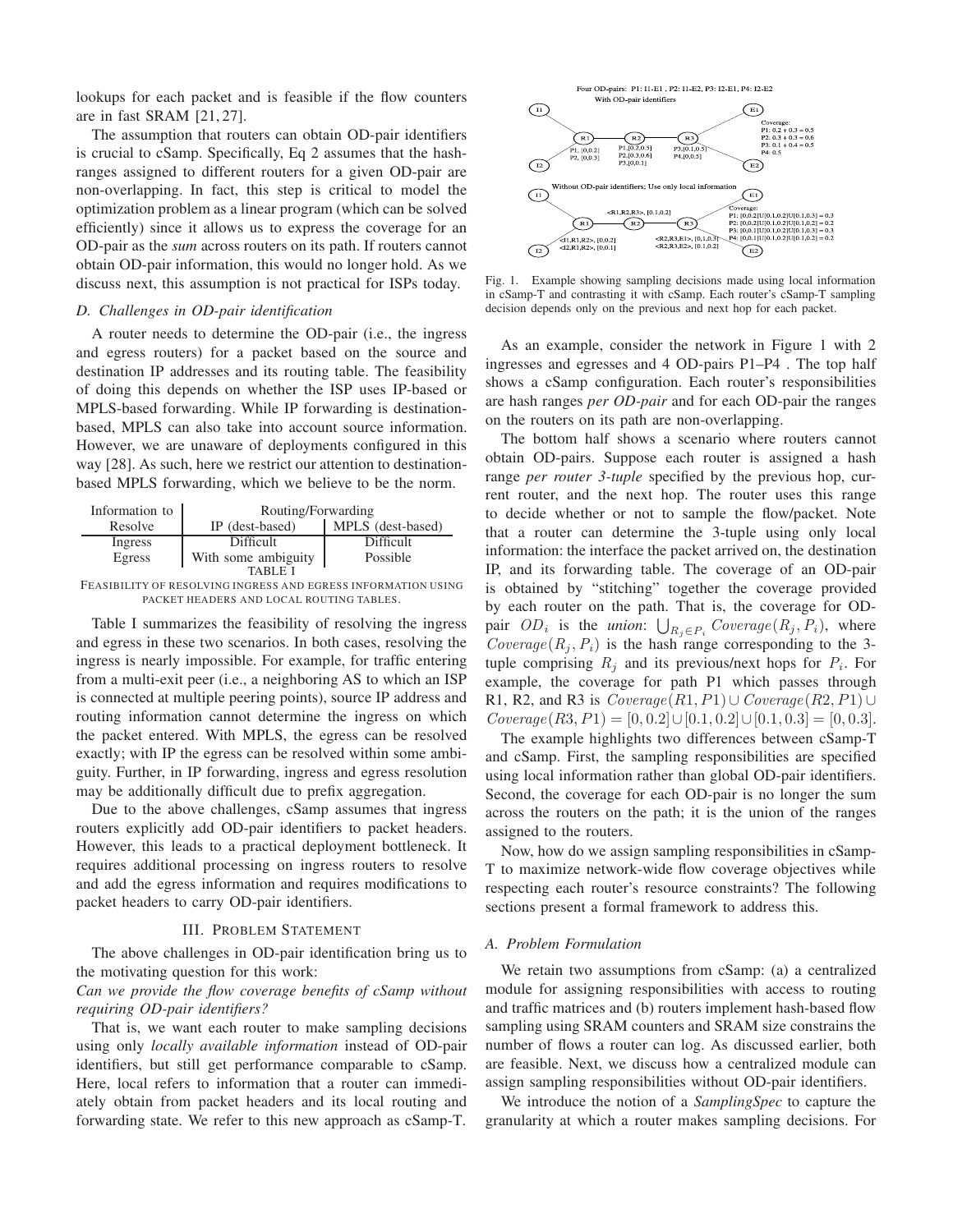

Fig. 2. Example illustrating SamplingSpecs and SamplingAtoms

the current discussion, the SamplingSpecs are *router threetuples*  $\langle R_{j_1}, R_{j_2}, R_{j_3} \rangle$  that appear contiguously on a network path; i.e.,  $R_{j_1}$  and  $R_{j_3}$  are neighbors of  $R_{j_2}$ . Let  $a_k$  denote a generic SamplingSpec.

 $a_k \in P_i$  denotes that the SamplingSpec  $a_k$  lies on the path  $P_i$  for  $OD_i$ <sup>4</sup>. For example, if the path  $P_i$  uses routers  $\cdots$ ,  $R_{j_1}, R_{j_2}, R_{j_3}, \cdots$  in that order, then the SamplingSpec  $a = \langle R_{j_1}, R_{j_2}, R_{j_3} \rangle \in P_i$ . This is a natural extension of the notion that a router  $R_j$  lies on a path  $P_i$ . We use  $t_k = \sum_{i:a_k \in P_i} T_i$  to denote the total traffic that traverses  $a_k$ . SamplingSpecs are mapped to routers in a many-to-one fashion; we denote the set of SamplingSpecs mapped to  $R_i$  by  $R_j$  specs. That is,  $R_j$  can be assigned sampling responsibilities corresponding to  $a_k \in R_j$  specs. In the 3-tuple case, if  $a_k = \langle R_{j_1}, R_{j_2}, R_{j_3} \rangle$ , then  $a_k \in R_{j_2}$  specs.

If  $R_j$  specs  $\ni a_k$ , then  $R_j$  can log some of the traffic on paths  $P_i \ni a_k$ . But what fraction should it log? We formalize this using *SamplingAtom*s. Suppose the traffic traversing a<sup>k</sup> is mapped to the unit interval  $[0, 1]$  by hashing and that the interval [0, 1] is divided into  $\frac{1}{\delta}$  equal-sized intervals  $h_l = [(l -$ 1)δ, lδ], of length δ. A SamplingAtom is a pair  $\langle a_k, h_l \rangle$ . If a SamplingAtom,  $g_{kl} = \langle a_k, h_l \rangle, a_k \in R_j$ . specs, is *assigned*, then router  $R_j$  logs flows that traverse  $a_k$  such that the hash of the flow falls in  $h_l$ . We use  $h(g_{kl})$  as a synonym for  $h_l$ .

EXAMPLE: Figure 2 illustrates these definitions with an example, where  $\delta = 0.25$ .  $R\beta$  has three SamplingSpecs in the forward direction (and three similar SamplingSpecs in the reverse direction):  $\langle R1, R3, R4 \rangle$ ,  $\langle R1, R3, R2 \rangle$  and  $\langle R2, R3, R4 \rangle$ . R3 is assigned three SamplingAtoms, two for  $\langle R1, R3, R4 \rangle$ , one for  $\langle R2, R3, R4 \rangle$ , and none for  $\langle R1, R3, R4 \rangle$  $R2$ ). Consider paths of the form  $\{.., R1, R3, R4, ...\}$ . (There may be many such paths.)  $R3$  will log all flows along these paths whose hashes fall either in the range  $[0, 0.25]$  or  $[0.75, 1]$ , and flows on paths of the form  $\{.., R2, R3, R4, ...\}$  such that the hash of the flow falls in the range  $[0, 0.25]$ .

Measures of Goodness: Given a set of assigned SamplingAtoms,  $\{\widehat{g_{kl}}\}$ , we can compute the *fractional coverage* for each  $OD<sub>i</sub>$ . The coverage due to one particular SamplingSpec  $a_k \in P_i$  is  $\cup_l h(\widehat{g_{kl}}) \subseteq [0,1]$ , and hence

$$
\text{coverage } C_i = \left| \bigcup_{a_k \in P_i} \bigcup_l h(\widehat{g_{kl}}) \right| \tag{4}
$$

Here, given an interval  $S \subseteq [0, 1]$ ,  $|S|$  denotes the fraction of the unit interval covered by  $S$ . Note that the coverage for a path is the *union* of the assigned hash-ranges across

| Notation                          | Explanation                                           |  |  |
|-----------------------------------|-------------------------------------------------------|--|--|
| М                                 | Number of OD-pairs                                    |  |  |
| N                                 | Number of routers                                     |  |  |
| $OD_i$                            | OD-pair $i$                                           |  |  |
| $C_i$                             | Fraction of flows on OD-pair <i>i</i> covered         |  |  |
| $R_i$                             | Router $i$                                            |  |  |
| $L_i$                             | Available resources on $R_i$                          |  |  |
| $Load_i$                          | Total monitoring load on $R_i$                        |  |  |
| SamplingSpec                      | Info. used for making sampling decisions              |  |  |
| $a_k$                             | SamplingSpec $k$                                      |  |  |
| $R_i$ .specs                      | Set of Sampling Specs on $R_i$                        |  |  |
| $t_k$                             | Total traffic traversing SamplingSpec $a_k$           |  |  |
| SamplingAtom                      | SamplingSpec along with a specific hash range         |  |  |
| $g_{kl}$                          | SamplingAtom $l$ on $a_k$                             |  |  |
| $\widehat{g_{kl}}$                | An assigned/selected SamplingAtom                     |  |  |
| $h(g_{kl})$                       | Hash-range $\subset [0, 1]$ for SamplingAtom $q_{kl}$ |  |  |
| TABLE II                          |                                                       |  |  |
| NOTATION IN THE PROBLEM STATEMENT |                                                       |  |  |

its constituent SamplingSpecs — if the *same* hash-range is assigned to several SamplingSpecs along a path, then the same set of flows gets sampled and we do not get any extra coverage.

The *monitoring load* on a router is given by adding, over all SamplingSpecs  $a_k \in R_i$  specs, the portion of the traffic through  $a_k$  that  $R_i$  logs:

$$
Load_j = \sum_{a_k \in R_j \text{, } \text{species}} t_k \times |\bigcup_l h(\widehat{g_{kl}})| \tag{5}
$$

Given the  $C_i$ s, the specific functions we are interested in optimizing are the *total traffic coverage*  $f_{tot} = \sum_i T_i C_i$ , and the *minimum fractional coverage*  $f_{min} = \min_i C_i$ . Formally, our goal is to obtain a set of assigned SamplingAtoms  $\{\widehat{g_{kl}}\}$ to maximize  $f_{tot}$  or  $f_{min}$ , while operating within the router constraints (i.e.,  $Load_j \leq L_j$  for all j). We choose these specific objective functions because of their use in cSamp [7]; our framework can accommodate a wider range of objective functions expressed as combinations of the  $C_i$  values.

The maximization problem: We can rewrite the above maximization problem as follows. Consider a ground set  $V$  which contains as its elements all possible SamplingAtoms: i.e.,  $V =$  $\{\langle a_k, h_l \rangle \text{ for all possible Sampling} \$  and all  $\frac{1}{\delta}$  hash*ranges*  $h_l$ . Suppose a subset  $S \subseteq V$  of these SamplingAtoms are chosen and assigned to their corresponding routers. These give us the fractional coverages defined by Eq 4 and router loads given by Eq 5. Now,  $f_{tot}$  or  $f_{min}$  can be viewed as functions from subsets of  $V$  to the reals. The problem is to select an *optimal*  $S^* \subseteq V$ , i.e., that maximizes  $f_{tot}$  or  $f_{min}$ , subject to  $Load_i \leq L_i$ .

#### *B. Exact Solutions are Hard*

Finding an optimal  $S^*$  to maximize  $f_{tot}$  or  $f_{min}$  subject to the load constraints on routers is NP-hard. (We prove hardness via a reduction from 3-SAT; we omit the proof for brevity and refer readers to our technical report [8]). Moreover, it is infeasible for practical system sizes. For example, consider the problem as an integer linear programming formulation using  $\{0, 1\}$  indicator variables for each  $q_{kl}$  to denote whether it is assigned or not. Even on the Internet2 topology with just 11 routers, the commercial solver CPLEX did not converge after a day. Because of the intractability of solving the problem exactly, we use approximation algorithms. However, as we

<sup>4</sup>Since this notion of on-path-ness is quite general, our approach works even in the case of multi-path routing.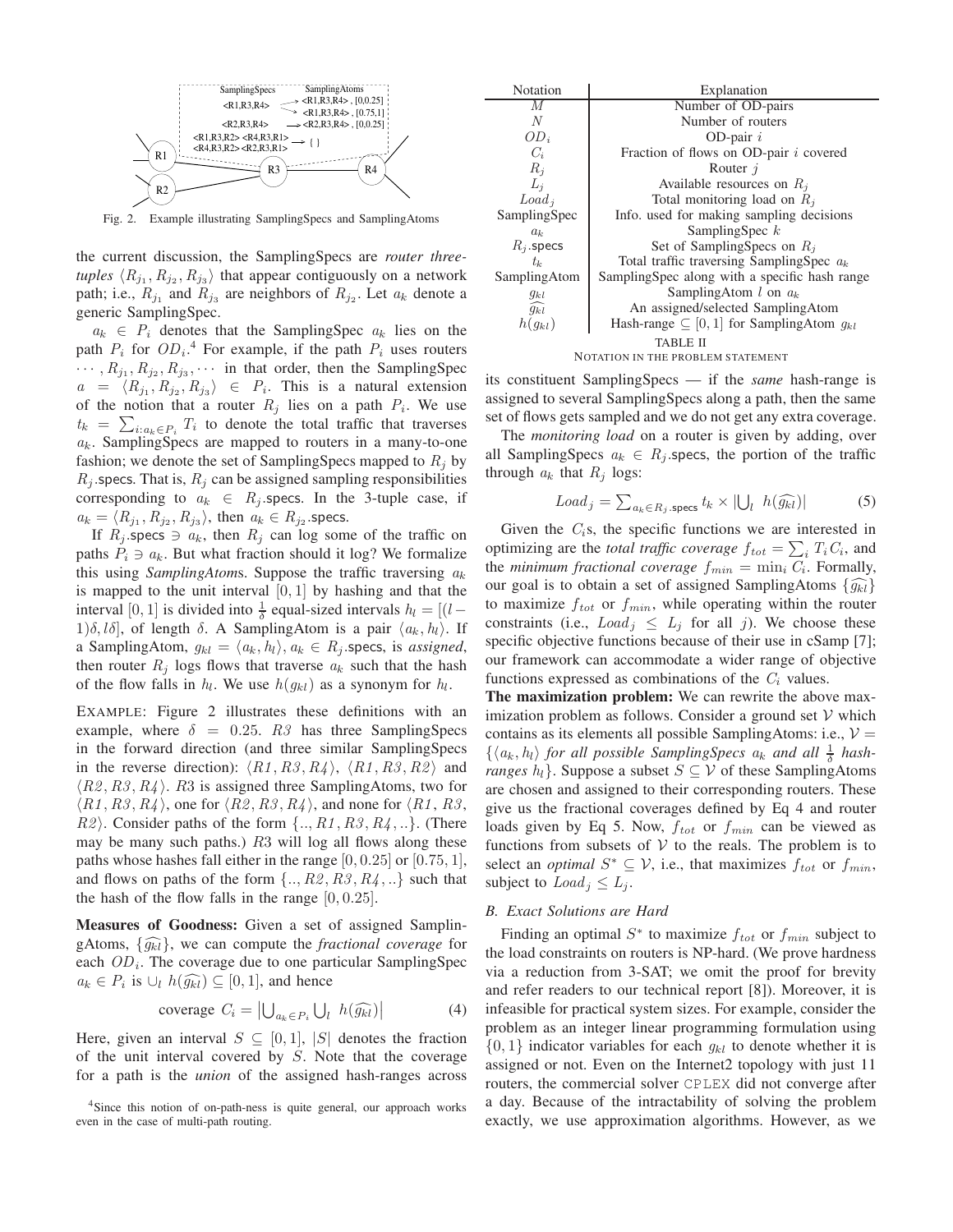will see, the performance of our algorithms is comparable to the ideal performance of cSamp.

# IV. SUBMODULARITY AND ALGORITHMS

In this section, we show that there are practical approximation algorithms to obtain the sampling strategies. The key insight is that the coverage functions have a natural submodularity property which allows us to extend results from the theory of maximizing submodular set functions.

# *A. Submodularity*

**Definition:** A function  $F: 2^{\mathcal{V}} \to \mathbb{R}$ , mapping subsets of a ground set V to the reals, is *submodular* if for all sets  $S \subseteq$  $S' \subseteq V$ , and for all elements  $s \in V$ ,

$$
F(S \cup \{s\}) - F(S) \ge F(S' \cup \{s\}) - F(S')
$$

i.e., *the marginal benefit obtained from adding* s *to a larger set is smaller* [9]. This captures the intuitive property of diminishing returns. A function F is *monotone (nondecreasing)* if  $\forall S \subseteq S', F(S) \leq F(S')$ .

Submodular set maximization: The goal is to pick a subset  $S \subset V$  maximizing  $F(S)$  subject to a budget constraint of the form  $c(S) \leq B$ ; i.e., given costs  $c(s)$  for all  $s \in V$ , the total cost  $c(S) := \sum_{s \in S} c(s)$  of elements picked in set S cannot exceed the budget  $B$ . This general problem is NP-hard [9], but good approximation guarantees are known. In particular, the algorithm in Figure 3 greedily picks feasible elements that give the greatest marginal benefit or give the maximum marginal benefit per unit element-cost. The better of these two settings gives a constant factor  $(1 - e^{-1})$  approximation [29].

# *B. Application to cSamp-T*

It is easy to check the coverages  $C_i$  viewed as functions from  $2^{\mathcal{V}} \to \Re$  where  $\mathcal{V} = SamplingAtoms$  are monotone submodular, and hence so is their weighted sum  $f_{tot} = \sum_i T_i C_i$ . Each  $C_i$  is monotone because adding a SamplingAtom  $g_{kl}$  to a set can only increase its value. To see why it is submodular, consider adding a SamplingAtom  $g_{kl} = \langle a_k, h_l \rangle$  to sets A and B, where  $A \subseteq B$ . If we look at the impact on some  $C_i$  such that  $a_k \in P_i$ ,<sup>5</sup> three cases arise: (i)  $h_l$  is covered in both A and B, (ii)  $h_l$  is not covered in both A and B, and (iii)  $h_l$ is covered in B, but not A. (Since  $A \subseteq B$ , the fourth case cannot occur.) In all cases, the marginal benefit of adding  $q_{kl}$ to  $A$  is at least as high as that of  $B$ .

Budget constraints in cSamp-T: The budget constraints in cSamp-T come from the bounds on router load. To model router load, we need a knapsack constraint  $Load_j \leq L_j$  for each router  $R_i$ . A naive approach is to consider the cSamp-T problem as a submodular set maximization problem with multiple knapsack constraints. This naive approach yields a  $O(N)$  approximation, where N is the number of routers. This is clearly undesirable, especially for large networks. However, these budget constraints have a special structure. SUBMODULARGREEDY $(F, \mathcal{V}, \text{cbflag}, B)$ //  $F: 2^{\mathcal{V}} \to \mathbb{R}$  submodular, B is total budget // if  $cbflag$  is true use benefit/cost instead of benefit  $1 \quad S \leftarrow \emptyset$ 2 while  $(\exists s \in V \setminus S : c(S \cup \{s\}) \leq B)$  do 3 for  $s \in \mathcal{V} \setminus S$  do 4  $norm \leftarrow ((cbflag = true) ? c(s) : 1)$ 5  $\psi_s \leftarrow \frac{F(S \cup \{s\}) - F(S)}{norm}$  $6 \qquad s^* \leftarrow \mathop{\mathrm{argmax}}_{s \in \mathcal{V} \setminus S} \psi_s$ 7  $S \leftarrow S \cup \{s^*\}$ 8 return  $\langle S, F(S) \rangle$ Fig. 3. Basic greedy algorithm  $G$ REEDYMAXMIN $(F_1, \ldots, F_M, \epsilon, \mathcal{V}, B, \gamma)$ 

// Maximize  $\min_i \{F_i\}$ //  $\forall i, F_i : 2^{\mathcal{V}} \rightarrow [0, 1]$  is submodular 1  $\tau_{lower} \leftarrow 0; \tau_{upper} \leftarrow 1$ 2 while  $(\tau_{upper} - \tau_{lower} > \epsilon)$  do 3  $\tau_{current} \leftarrow \frac{\tau_{upper} + \tau_{lower}}{2}$ 2 // Define the modified objective function 4  $\forall i, \hat{F_i} \leftarrow \min(F_i, \tau_{current}); \ \hat{F} \leftarrow \sum_i \hat{F_i}$ // Run greedy without budget constraints 5  $B_{used} \leftarrow \text{SUBMODULARGREEDY}(\hat{F}, \mathcal{V}, \text{true}, \infty)$ 6 if MAXUSAGE $(B_{used}, B) > \gamma$ 7 **then**  $\tau_{upper} \leftarrow \tau_{current}$ 8 **else**  $\tau_{lower} \leftarrow \tau_{current}$ 

9 Return  $\tau_{lower}$ 

Fig. 4. Maximizing the minimum of a set of submodular functions with resource augmentation

Specifically, since each SamplingAtom contributes to the load on exactly one router, this results in a collection of *nonoverlapping* knapsack constraints. We call the resulting problem *submodular function maximization subject to partitionknapsack constraints* – each partition corresponds to a different router and the load constraint on each router is a knapsack constraint. A simple extension of Figure 3 gives a constantfactor  $(\frac{e-1}{3e-1})$  approximation.<sup>6</sup> (We omit the proof due to space constraints and refer readers to our technical report [8].)

**Maximizing**  $f_{tot}$ : To match the theoretical guarantees [29], we run two instances of the greedy algorithm—with and without the benefit-cost flag set to true, and return the solution with better performance.

**Maximizing**  $f_{min}$ : To maximize  $f_{min}$ , we need to go from one submodular function  $F$  to many submodular functions  $F_1, F_2, \ldots, F_M$  corresponding to the fractional coverages  $C_1, \ldots, C_M$ . The problem is now to pick  $S \subseteq V$  to maximize  $F^{\min}(S) = \min_i F_i(S)$ , the *minimum* across these different functions. This new function  $F^{\min}$  is not submodular. In fact, obtaining any non-trivial approximation guarantee for this max-min problem is NP-hard [11]. However, we can maximize  $F^{\min}$  if we are allowed to exceed the budget constraint by

<sup>&</sup>lt;sup>5</sup>If  $a_k \notin P_i$ , then  $g_{kl}$  does not contribute to  $C_i$ .

<sup>&</sup>lt;sup>6</sup>Note that these are *worst-case* approximation guarantees; the greedy algorithms for submodular maximization perform much better in practice.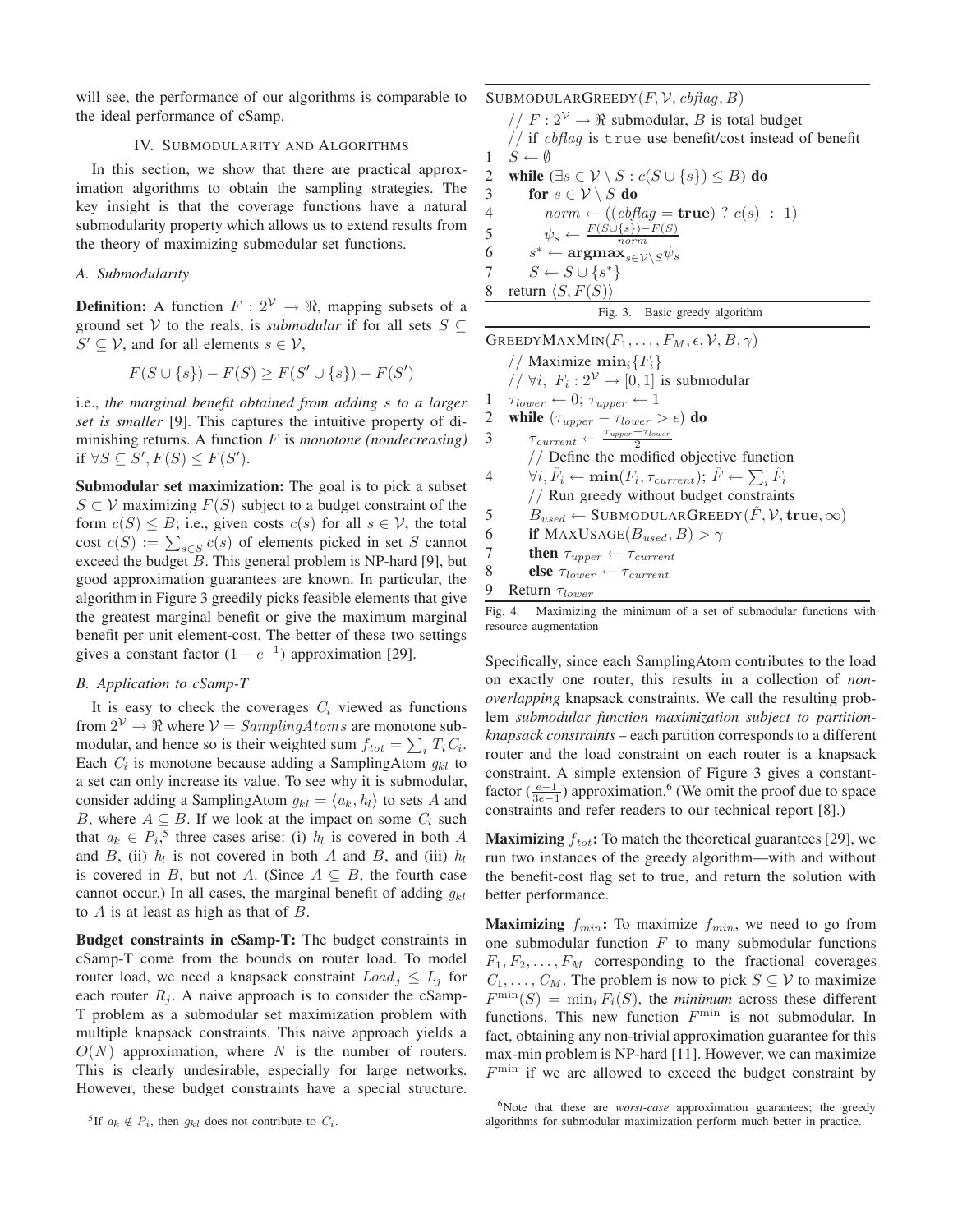some factor [11]. Formally, if  $S^*$  is an optimal set satisfying the budget constraints, the algorithm in Figure 4 finds a set  $S$ with  $F^{\min}(S) \geq F^{\min}(S^*) - \epsilon$ , but exceeds the budget constraints by a factor of  $\gamma$ , where  $\gamma = O\left(\log_{\epsilon}\left(\frac{1}{\epsilon}\sum_{v \in \mathcal{V}}F_i(v)\right)\right)$ .

The key idea is that the modified objective function  $\hat{F}_{\tau} = \sum_{i=1}^{M} \min(F_i, \tau)$  is submodular. For any  $\tau$ ,  $\hat{F}_{\tau}$  has the property that its maximum value is  $M \times \tau$  and at this maximum value  $\forall i, F_i \geq \tau$ . Running the greedy algorithm assuming no resource constraints always gives a set such that the actual resource usage at router  $R_i$  is at most  $\gamma \times Load_i$ . This holds for all  $\tau$ , and in particular, for the optimal  $\tau^* = F^{\min}(S^*)$ . Since  $\tau^*$  is unknown, we use binary search over  $\tau$ .

Router algorithm: Given a solution to the problem of maximizing  $f_{tot}$  or  $f_{min}$ , each router is assigned a set of noncontiguous hash ranges for each SamplingSpec. For each packet, the router determines the SamplingSpec using the packet header and other local information (e.g., routing table, which interface does the packet arrive on and leave from). It selects the packet if the hash of the flow 5-tuple falls in one of the hash ranges assigned for this SamplingSpec.

# *C. Practical Issues*

Reducing computation time: The computation time of the algorithm in Figure 3 can be reduced using the insight that for each element  $s \in V$ , the marginal benefit  $\psi_s$  obtained by picking s decreases monotonically across iterations of the greedy algorithm. Thus, we can use *lazy evaluation* [10]. The intuition behind lazy evaluation is that not all  $\psi_s$  values need to be recomputed in Step 5 of Figure 3; only those likely to affect the choice of  $s^*$  in Step 6 need to be computed. Section VI-B shows that this reduces the computation time by more than an order of magnitude.

For very large topologies  $(>200$  nodes), we use two additional optimizations: (1) In each greedy iteration, we evaluate the next k best choices in *parallel* (using the OpenMP library). (2) We use the cSamp solution for the minimum fractional coverage as the starting upper bound and avoid unnecessary iterations for the binary search in Figure 4.

Generalizing SamplingSpecs: We assumed that the SamplingSpecs are defined in terms of router three-tuples. Note, however, that our algorithms are generic and do not depend on SamplingSpecs being router three-tuples. Thus, we can generalize our results to any definition of SamplingSpecs – the SamplingSpecs can be made coarser (e.g., ignore previous and next hop information), or more fine-grained (e.g., add egress information if available).

Effects of Discretization: Section III defined a discretization interval  $\delta$  such that  $g_{kl} = \langle a_k, [(l-1)\delta, l\delta] \rangle, l \in \{1, ..., \frac{1}{\delta}\}.$ There are two practical issues here. First, we can make the width  $\delta$  arbitrarily small; there is a tradeoff between potentially better coverage vs. the time to compute the solution. In our evaluations, we fix  $\delta = 0.02$  since we find that it works well in practice. Second, instead of  $\frac{1}{\delta}$  disjoint intervals, we can also consider the  $\frac{1}{\delta}^2$  hash-ranges <sup>2</sup> hash-ranges of the form  $[m\delta, (m+n)\delta]$  to make assignments as contiguous as possible. This increases the computation time without giving any coverage benefits. We avoid this overhead and instead run a simple merge procedure (Section VI-C) to compress the sampling manifests.

## V. HEURISTIC EXTENSIONS

While the theoretical guarantee for  $f_{tot}$  is encouraging, the result for  $f_{min}$  requires fairly high resource augmentation factors  $(\gamma)$  to get non-trivial guarantees.

In this section, we describe two practical extensions to improve the performance for  $f_{min}$ .

- 1. Targeted provisioning to use fewer additional resources.
- 2. Incremental deployment where some ingress routers are upgraded to add OD-pair identifiers.

We present these in the specific context of the  $f_{min}$  objective. However, these techniques can be applied to other network-wide objectives as well.

## *A. Intelligent Provisioning*

The theoretical bound in Section IV assumes that each router is given  $\gamma \times$  more resources. However, it is expensive to add γ× more SRAM to *all* routers. Instead, we selectively augment a few routers and still get the same performance. The insight here is that it suffices to upgrade a small number of heavily loaded routers.

We consider the following provisioning problem. The operator gives a memory budget Budget to be distributed across routers, determined by the ISP's monetary constraints and router SRAM cost. Each router  $R_i$  has a lower bound  $LB_i$ for the default memory configuration and an upper bound  $UB_j$ for the maximum feasible amount [30]. Our goal is to decide the allocation of resources to routers (the  $L_j$ s) that will boost the  $f_{min}$  objective.

However, it is difficult to model the coverage  $C_i$  that the greedy algorithm gives for each OD-pair under a given set of constraints. Thus, we make a simplifying assumption that the hash ranges across the different SamplingSpecs on a given path are non-overlapping. That is, if  $u_k$  denotes the size of the hash range assigned for  $a_k$ , we express  $C_i$  as the sum of the  $u_k$ s (Eq 9). Under this assumption, the provisioning problem can be expressed as the linear program shown below. While this is less desirable than modeling the  $C_i$ s exactly, this is a reasonable approach to generate general provisioning guidelines. As we will see in Section VI-D, this heuristic works well in practice.

|                                     | Maximize $\min_i C_i$ , subject to                             |              |
|-------------------------------------|----------------------------------------------------------------|--------------|
| $\forall j,$                        | $\sum_{k:a_k \in R_j \text{ .spaces}} u_k \times t_k \leq L_j$ | <sup>6</sup> |
|                                     | $\sum_i L_j \leq Budget$                                       |              |
| $\forall j,$                        | $LB_j \leq L_j \leq UB_j$                                      | (8)          |
| $\forall i.$                        | $C_i = \sum_{k: a_k \in P_i} u_k$                              |              |
| $\forall k, u_k \geq 0; \forall i,$ |                                                                |              |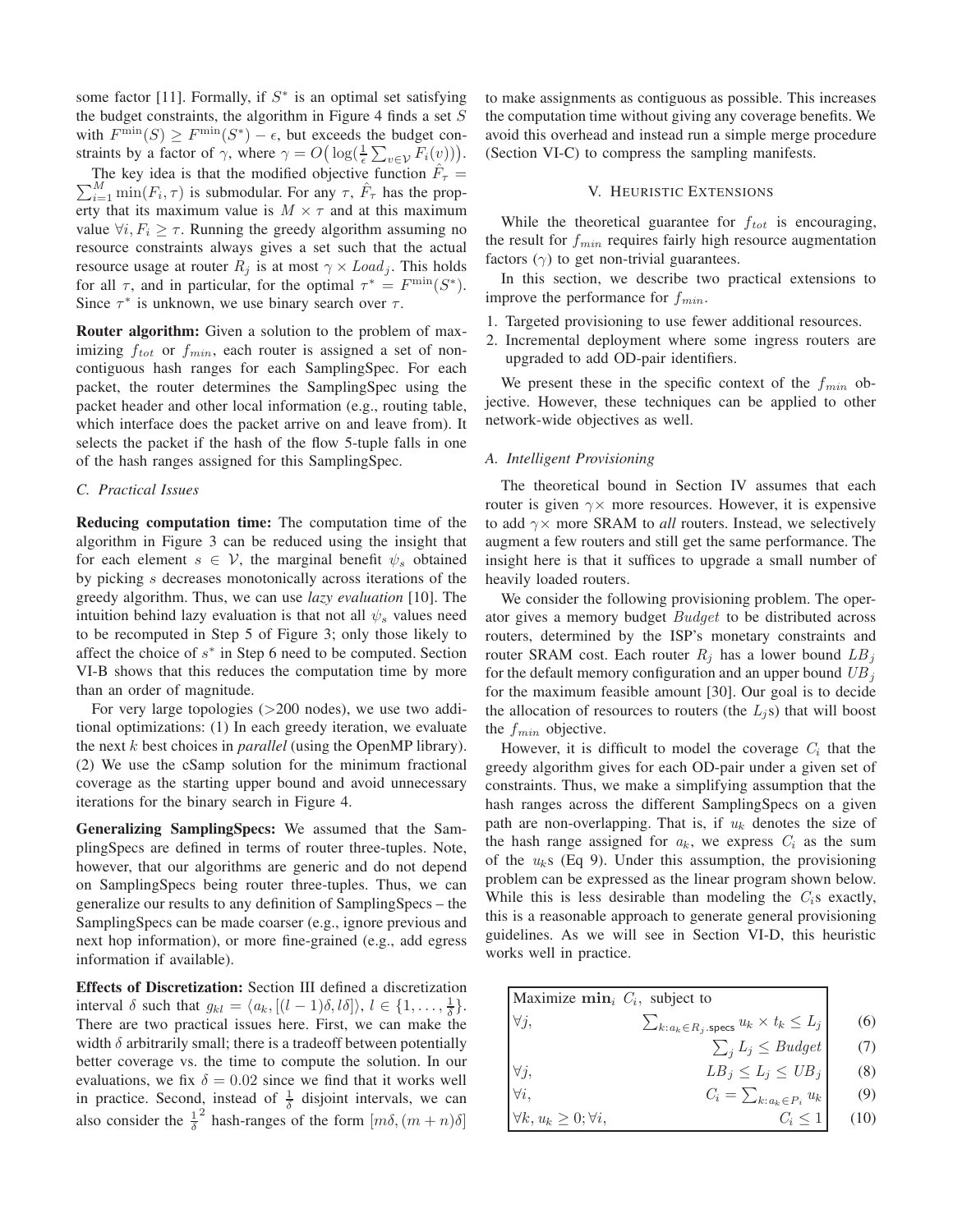Given the optimal memory allocations after solving the LP, we run the greedy algorithm in Figure 4 with  $\gamma = 1$  to ensure that we operate within the resource constraints.

#### *B. Partial OD-pair identification*

Next, we consider a scenario in which the network operator can upgrade some border routers. This can be achieved using a software update to the router or by adding a middlebox that processes each packet, modifies the header, and forwards it to the router. These upgraded nodes have the ability to determine and add OD-pair identifiers to packet headers. We assume that all routers run both cSamp and cSamp-T sampling algorithms. That is, a router logs a flow if its hash falls in a hash-range corresponding *either* to the OD-pair or the SamplingSpec.

Let  $P_e$  be the set of *enabled* OD-pairs whose packets carry OD-pair identifiers and let  $P$  be the set of all OD-pairs. As in Figure 4, we find the maximum minimum fractional coverage using binary search over the parameter  $\tau$ . The key difference in the new algorithm is that each iteration of the binary search has two steps. In the first step, we solve a cSamp-style linear program over the enabled OD-pairs. In the second step, we define the capped functions  $\hat{C}_i(\tau) = \min_i (C_i, \tau)$  for the nonenabled OD-pairs and use the greedy algorithm to maximize  $\hat{F} = \sum_i \hat{C}_i.$ 

Minimize 
$$
\sum_{j} L_j
$$
, subject to  
\n $\forall j$ ,  $\sum_{i \in \mathcal{P}_i : R_i \in P_i} (d_{ij} \times T_i) \le L_j$  (11)

$$
\forall i \in \mathcal{P}_e, \qquad \qquad C_i = \sum_{j: R_j \in \mathcal{P}_i} d_{ij} \qquad (12)
$$

$$
\forall i \in \mathcal{P}_e, \n\forall i \in \mathcal{P}_e, \forall j, \qquad \theta \le C_i \le 1 \qquad (13) \nd_{ij} \ge 0 \qquad (14)
$$

In each iteration, for the current value  $\tau_{current}$ , the first step solves the LP shown above. The input to the LP is the set of enabled OD-pairs  $P_e$  and the target coverage  $\theta = \tau_{current}$ . The LP minimizes the total resources used across the routers while ensuring that each  $OD_i \in \mathcal{P}_e$  has  $C_i \geq \theta = \tau_{current}$ . Solving the LP returns the resources allotted to each router or an infeasible status if there is no feasible solution.

If the LP is infeasible, we proceed to the next iteration of the binary search. If the LP is feasible, we obtain the new resource constraints per router by subtracting the resources used in the LP stage from the original resource limits. Next, we run the greedy algorithm with these reduced resources and the modified objective  $\hat{F}$  specified over the non-enabled OD-pairs. By construction, the maximum value of F is  $(M - |\mathcal{P}_e|) \times \tau_{current}$ where M is the number of OD-pairs and  $|\mathcal{P}_e|$  is the number of enabled OD-pairs.  $\ddot{F}$  reaches this value if and only if each nonenabled OD-pair in  $\mathcal{P} \backslash \mathcal{P}_e$  has fractional coverage  $\geq \tau_{current}$ . If the greedy algorithm achieves this value, then  $\tau_{current}$  is feasible and we try a higher value in the next iteration; else we try a lower value in the next iteration.



Setup: We use PoP-level topologies of educational backbones and tier-1 ISPs [31] to evaluate the performance of cSamp-T with each PoP as a node in the network (Table III). We use shortest-path routes for each OD-pair and model the traffic matrix using a gravity model based on city populations [19]. We assume that each node can log  $L = 400,000$  flow records.<sup>7</sup> For cSamp-T, we discretize the hash-range with  $\delta = 0.02$ .

## *A. Coverage and Overlap*

Total flow coverage: We consider three granularities of SamplingSpecs: router, router 3-tuple, and router 3-tuple augmented with egress information. The first two SamplingSpecs can always be inferred from local information but there may be some ambiguity in resolving the egress (Table I). We use the tuple+egress as a hypothetical solution to emulate the effect of MPLS-based forwarding. We also compare these to cSamp and maximal (uncoordinated) flow sampling.<sup>8</sup>

Figure 5 shows that using 3-tuple SamplingSpecs provides significant improvement (25-30%) over the router-only case. cSamp-T (3-tuple+egress) is closer to cSamp, but the gap between the 3-tuple and egress-added cases is small. We also verified that the performance of the greedy algorithm is close to the theoretical upper bound for cSamp-T. (Not shown; please see the extended report [8] for additional results).

The theoretical guarantee for total flow coverage depends on running two instances of the greedy algorithm: with and without the cost-benefit flag. We found that both configurations have similar performance and that the instance with the costbenefit flag  $cbflag =$  false is slightly better.

<sup>&</sup>lt;sup>7</sup>Assuming 12 bytes per flow record [7], this requires  $400,000 \times 12 =$ 4.8 MB of SRAM *per PoP*, which is within the 8 MB technology limit *per linecard* suggested by Varghese [30].

<sup>&</sup>lt;sup>8</sup>In maximal flow sampling, each router's flow sampling rate is  $\min(1, \frac{l}{t})$ , where  $l$  is the number of flows it can log and  $t$  is the number of flows it observes.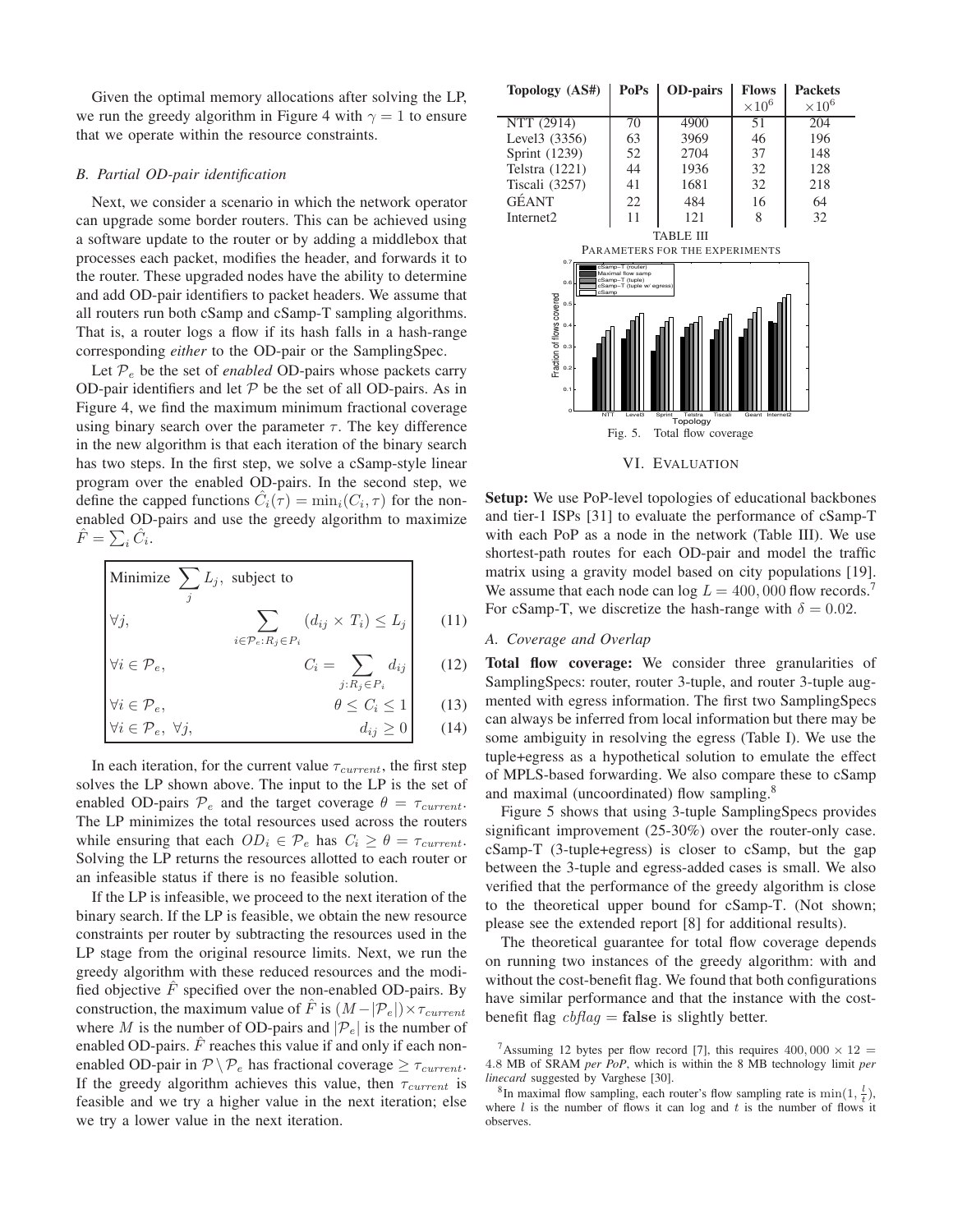

Fig. 6. Normalized min. fractional coverage with resource augmentation

Minimum fractional coverage: Section IV showed that it is infeasible to maximize  $f_{min}$  without resource augmentation. Thus, we evaluate the performance as a function of the resource augmentation factor  $\gamma$ , where each router's SRAM is  $\gamma \times 400,000$ . We normalize the minimum fractional coverage by the optimal value achieved by cSamp at  $\gamma = 1$ . That is, if cSamp-T has value 0.2 at  $\gamma = 3$  and cSamp has value 0.4 at  $\gamma = 1$ , the y-value corresponding to  $\gamma = 3$  is  $\frac{0.2}{0.4} = 0.5$ .

Figure 6 shows the result for the router and tuple granularities. The tuple+egress was almost identical to the tuple case; we do not show this for brevity. With  $\gamma \geq 4$ , cSamp-T achieves  $\geq 50\%$  of cSamp for all topologies. We see that the difference between the router and tuple formulations is more pronounced in the minimum fractional coverage result. With router-level SamplingSpecs, even at  $\gamma = 5$ , four out of the seven topologies only reach 40% of cSamp's performance. For the same  $\gamma = 5$ , using 3-tuple SamplingSpecs, five out seven topologies achieve  $\geq 90\%$  of cSamp's performance. Also, the  $\gamma$  at which cSamp-T has good performance is much better than the theoretical bound in Section IV. Section VI-D shows that targeted provisioning reduces this even further.

We see that 3-tuple SamplingSpecs perform much better than router SamplingSpecs, and are very close to the tuple+egress case. Thus, we focus on 3-tuples for the rest of the evaluation.

Duplicated flow reports: A secondary objective in cSamp is to avoid duplicate flow reports to reduce the overhead in processing duplicated measurements. Maximal uncoordinated sampling can have  $\geq 30\%$  duplicate reports (expressed as a fraction of the number of unique flows logged). Compared to the uncoordinated case, cSamp-T with 3-tuples has  $3\times$ fewer duplicated flow reports (not shown). Relative to cSamp which has no duplicate reports, this is not ideal. However, this is unavoidable since cSamp-T operates at a much coarser granularity.

#### *B. Algorithm Running Time*

In order to be responsive to traffic dynamics, we want the time to compute sampling manifests to be within a few minutes. (Configurations are typically recomputed across epochs spanning several minutes.) Table IV shows the time to greedy solution on a 4-CPU (Intel Xeon 3.20GHz) machine. Lazy evaluation provides more than an order of magnitude reduction compared to the naive algorithm. The reduction is more significant for the minimum fractional coverage since

| <b>Topology</b>       | Total coverage (sec) |      | Min. Fractional (sec) |       |
|-----------------------|----------------------|------|-----------------------|-------|
|                       | <b>Naive</b>         | Lazy | <b>Naive</b>          | Lazy  |
| <b>NTT</b>            | 207.12               | 4.15 | 39632                 | 154.1 |
| Level <sub>3</sub>    | 205.36               | 3.30 | 48269                 | 84.3  |
| Sprint                | 75.30                | 2.21 | 14211                 | 71.6  |
| Telstra               | 50.53                | 1.65 | 6997                  | 45.0  |
| Tiscali               | 35.18                | 1.16 | 8518                  | 33.7  |
| <b>GÉANT</b>          | 3.06                 | 0.28 | 542                   | 7.6   |
| Internet <sub>2</sub> | 0.22                 | 0.05 | 38.4                  | 1.9   |
| TABLE IV              |                      |      |                       |       |

TIME TO COMPUTE SAMPLING MANIFESTS: VANILLA GREEDY VS. LAZY EVALUATION (WITH A SINGLE THREAD) FOR POP-LEVEL TOPOLOGIES

| <b>Topology</b>    | # Routers | Total Cov. (sec) | Min. Frac. (sec) |
|--------------------|-----------|------------------|------------------|
| <b>NTT</b>         | 350       | 345.9            | 994.7            |
| Level <sub>3</sub> | 315       | 224.1            | 540.2            |
| Sprint             | 260       | 174.0            | 554.6            |
| Telstra            | 220       | 180.7            | 267.6            |
| Tiscali            | 205       | 77.0             | 327.4            |
| <b>TABLE V</b>     |           |                  |                  |

COMPUTE TIMES FOR ROUTER-LEVEL TOPOLOGIES (4 THREADS)

it involves multiple calls to the greedy subroutine. With this reduction, cSamp-T scales to larger PoP-Level topologies.

Next, we evaluate how the algorithms scale to very large router-level topologies. We generate router-level topologies by treating each PoP as a "core" router and adding 4 edge routers to each such core router. As described earlier, we use two extra optimizations: parallel execution and tighter upper bounds for the binary search. Table V show that even for very large topologies, the compute times are within reasonable bounds. This can be further reduced by increasing the degree of parallelization.

# *C. Size of sampling manifests*

Compared to cSamp, cSamp-T increases the size of the sampling manifests because the hash-ranges assigned for each SamplingSpec need not be contiguous. We use a simple compression procedure to merge hash ranges after the greedy algorithm. This looks for maximally contiguous hash ranges in the original sampling manifest and merges them into a single hash range. Table VI shows that this compression procedure reduces the manifests roughly  $10\times$ . Also, the total bandwidth overhead after compression is only 25KB in the worst case.

# *D. Intelligent Provisioning*

As a specific scenario, we set  $LB_j = L = 400,000$  for all  $j$  in the formulation from Section V-A. We specify the total SRAM budget as  $Budget = \gamma \times N \times L$ , where N is the number of PoPs, and the technology limit as  $\beta \times L$ . We vary the parameters  $\gamma$  and  $\beta$ . Figure 7 shows the minimum fractional coverage normalized w.r.t cSamp for two topologies, Level3 and Telstra. We choose these because the greedy algorithm performs poorly compared to cSamp in Figure 6. An interesting result is that the curve levels off as a function of  $\gamma$ ; i.e., increasing the total budget does not add much benefit. However, increasing the upper bound  $\beta$  provides significant improvement. In fact, even with a moderate total increase  $\gamma = 1.2$ , we see that the performance is within 80% of cSamp. Since  $\beta$  is more crucial than  $\gamma$ , for the remaining topologies

we fix  $\gamma = 1.5$  and analyze the normalized minimum fractional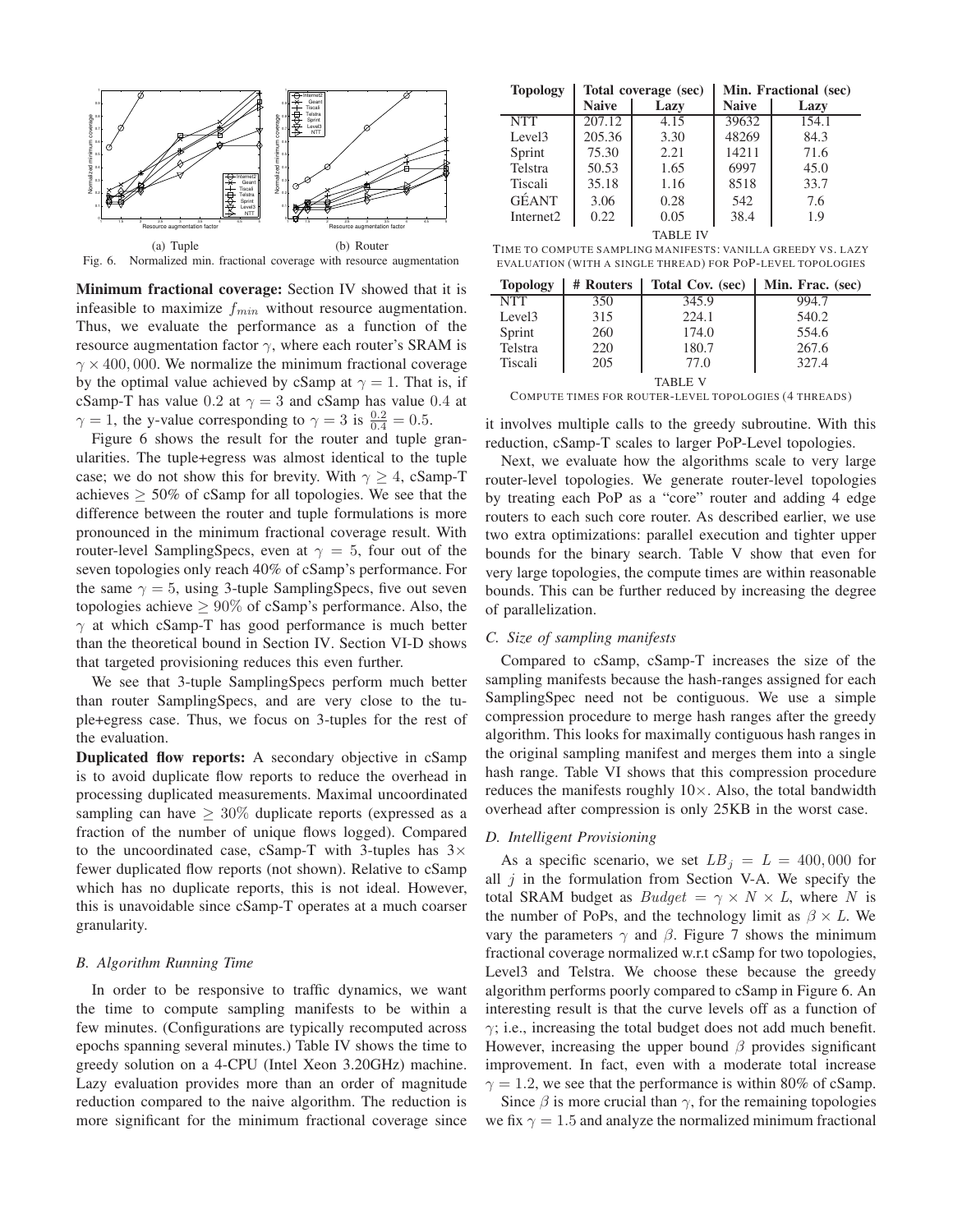| <b>Topology</b>       | Total (KB)   |               | Max. per PoP (KB) |               |
|-----------------------|--------------|---------------|-------------------|---------------|
|                       | <b>Naive</b> | <b>Merged</b> | <b>Naive</b>      | <b>Merged</b> |
| <b>NTT</b>            | 178.5        | 16.3          | 5.6               | 1.0           |
| Level <sub>3</sub>    | 341.9        | 25.2          | 34.1              | 3.3           |
| Sprint                | 140.9        | 13.0          | 10.3              | 0.6           |
| Telstra               | 112.3        | 7.2           | 3.3               | 0.5           |
| Tiscali               | 110.9        | 12.6          | 9.8               | 0.6           |
| <b>GEANT</b>          | 45.5         | 6.5           | 5.6               | 0.6           |
| Internet <sub>2</sub> | 14.5         | 5.0           | 4.5               | 0.7           |

TABLE VI SIZE OF THE SAMPLING MANIFESTS IN CSAMP-T IN KILOBYTES OF TEXT CONFIGURATION FILES



Fig. 7. Understanding the impact of total resource augmentation  $(\gamma)$  and technology upper bound  $(\beta)$  in the resource allocation formulation.

coverage as a function of  $\beta$  in Figure 8. With  $\beta = 5$ , all topologies achieve  $\geq 60\%$  of cSamp's performance. Contrasting this with Figure 6, the main difference is that we do not require all PoPs to be augmented with  $5\times$  more resources – the total resource budget is  $\leq 1.5 \times$ .

#### *E. Partial OD-pair identification*

We try three strategies for selecting the enabled OD-pairs  $P_e$  by upgrading the top-k PoPs that (a) observe the maximum amount of traffic, (b) lie on most number of routing paths, or (c) originate the most traffic. Here, upgrading implies that we enable OD-pair identifiers on all OD-pairs having one of these top-k PoPs as origins. For each  $k$ , we run the two-step procedure from Section V-B for all values in  $1, \ldots, k$  and pick the configuration with the highest  $f_{min}$ .

Figure 9 shows the normalized minimum fractional coverage for the Level3 and Telstra topologies as a function of  $k$ (number of top-k PoPs). First, we observe that upgrading just a few PoPs  $(< 6\%)$  significantly improves the performance. Second, enabling identifiers on nodes that observe the most traffic performs much better than the other two strategies.

# *F. Hybrid Coverage Objective*

cSamp maximizes a hybrid objective: maximizing the total flow coverage subject to getting the highest minimum fractional coverage per OD-pair. In cSamp-T, we considered these two objectives separately. A natural question is if we can also maximize this hybrid objective. It is easy to extend the algorithm in Figure 4 to do this. We run the greedy algorithm to optimize the capped minimum fractional objective  $(F)$  and then switch the objective function to optimize the total coverage if  $\tau_{current}$  is feasible.

To evaluate this hybrid approach, we consider the configuration obtained after targeted provisioning with  $\gamma = 1.5$  and



Fig. 9. Min. fractional coverage with partial OD-pair identification. This can be viewed as incremental deployment of cSamp via cSamp-T.

 $\beta = 5$ . Table VII compares the total coverage obtained with three strategies: maximizing the minimum fractional coverage, maximizing the total flow coverage, and the above two-step procedure. Maximizing the fractional coverage alone does not work well. This is because the greedy algorithm terminates when it achieves the target fractional coverage, even if it can increase the total coverage. Also, the total coverage obtained by the hybrid approach is very close to the greedy algorithm for maximizing the total coverage alone. While it is hard to provide theoretical guarantees in this case, Table VII shows that the two-step optimization works well in practice.

## VII. DISCUSSION

More fine-grained local information: We can bring the performance of cSamp-T even closer to cSamp by providing more hints to routers. One possible approach is to distribute IPprefix to ingress-egress maps [32], to enable more fine-grained sampling decisions.

Sensitivity of router upgrades: The formulations in Section V for router upgrades, as presented, assume static routing and traffic configurations. Evaluating the sensitivity of the upgrades and designing upgrade strategies robust to dynamics are topics of future work. One strategy is to leverage the fact that real-world routing and traffic matrices have some dominant patterns that are largely invariant to dynamics. Thus, we can use these invariants as inputs to the formulations.

# VIII. OTHER RELATED WORK

The closest related work is cSamp [7], which we discussed in Section II. Here, we discuss other related work.

Sampling: Most related work focuses on the single-router case to work around limitations of packet sampling. This includes work on adaptive sampling [33], inverting sampled measurements [6, 14], and data streaming algorithms (e.g., [15, 21]). cSamp and cSamp-T depart from these approaches by taking a network-wide coordinated approach for flow monitoring.